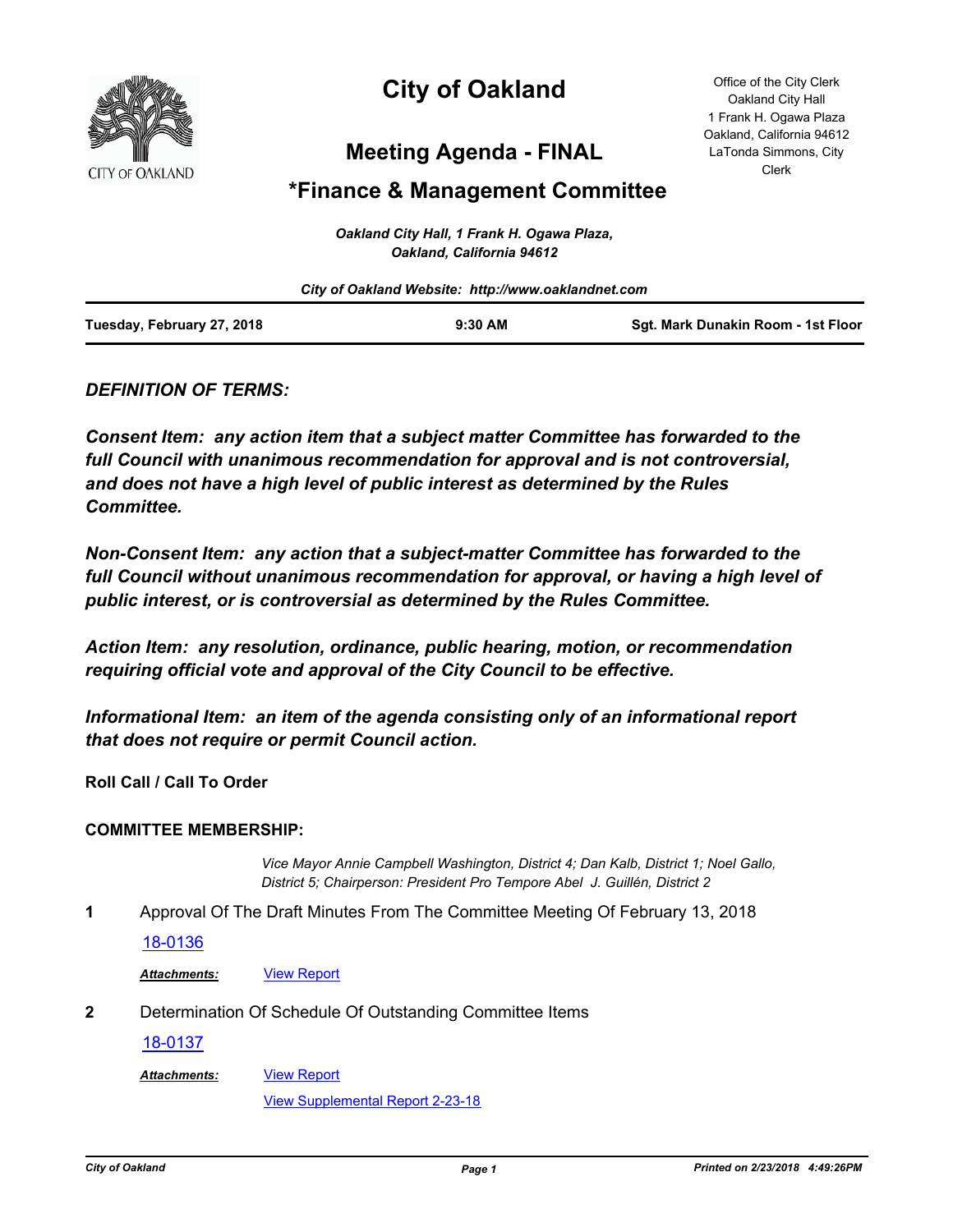| 3 | Subject:<br>From:                                                                                                                                                                                                                                                                                                                                                                          | FY 2017-18 Second Quarter Revenue & Expenditure Report<br><b>Finance Department</b>                                                                                                                                                                 |                                                 |                                                                                                                                   |  |  |
|---|--------------------------------------------------------------------------------------------------------------------------------------------------------------------------------------------------------------------------------------------------------------------------------------------------------------------------------------------------------------------------------------------|-----------------------------------------------------------------------------------------------------------------------------------------------------------------------------------------------------------------------------------------------------|-------------------------------------------------|-----------------------------------------------------------------------------------------------------------------------------------|--|--|
|   | Recommendation: Receive An Informational Report On Fiscal Year (FY) 2017-18 Second<br>Quarter Revenue and Expenditure Results And Year-End Summaries For The General<br>Purpose Fund (GPF, 1010) and Eight Selected Funds; And General Purpose Fund (GPF,<br>1010) Carryforward for FY 2017-18; And Overtime Analysis For The General Purpose<br>Fund (GPF, 1010) And All Funds<br>18-0018 |                                                                                                                                                                                                                                                     |                                                 |                                                                                                                                   |  |  |
|   | Attachments:                                                                                                                                                                                                                                                                                                                                                                               | <b>View Report</b>                                                                                                                                                                                                                                  |                                                 |                                                                                                                                   |  |  |
|   |                                                                                                                                                                                                                                                                                                                                                                                            | <b>Legislative History</b>                                                                                                                                                                                                                          |                                                 |                                                                                                                                   |  |  |
|   |                                                                                                                                                                                                                                                                                                                                                                                            | 1/9/18                                                                                                                                                                                                                                              | *Finance & Management<br>Committee              | Continued to the *Finance & Management<br>Committee                                                                               |  |  |
| 4 | Bi-Annual Report On Aging And Outstanding Revenue<br>Subject:<br>From:<br>Office Of The City Administrator<br>Recommendation: Receive A Bi-Annual Report On Aging And Outstanding Revenue<br>16-0214                                                                                                                                                                                       |                                                                                                                                                                                                                                                     |                                                 |                                                                                                                                   |  |  |
|   | Attachments:                                                                                                                                                                                                                                                                                                                                                                               | <b>View Report</b>                                                                                                                                                                                                                                  |                                                 |                                                                                                                                   |  |  |
|   |                                                                                                                                                                                                                                                                                                                                                                                            | <b>Legislative History</b>                                                                                                                                                                                                                          |                                                 |                                                                                                                                   |  |  |
|   |                                                                                                                                                                                                                                                                                                                                                                                            | 1/9/18                                                                                                                                                                                                                                              | *Finance & Management<br>Committee              | Continued to the *Finance & Management<br>Committee                                                                               |  |  |
| 5 | <b>Cannabis Business Tax Policy Analysis</b><br>Subject:<br><b>Council President Ried</b><br>From:<br>Recommendation: Receive An Informational Report On Cannabis Tax Policy To Maximize<br>City Tax Revenue, Economic Growth, And Jobs<br>17-0322                                                                                                                                         |                                                                                                                                                                                                                                                     |                                                 |                                                                                                                                   |  |  |
|   | Attachments:                                                                                                                                                                                                                                                                                                                                                                               | <b>View Report</b>                                                                                                                                                                                                                                  |                                                 |                                                                                                                                   |  |  |
|   |                                                                                                                                                                                                                                                                                                                                                                                            |                                                                                                                                                                                                                                                     | <b>Legislative History</b>                      |                                                                                                                                   |  |  |
|   |                                                                                                                                                                                                                                                                                                                                                                                            | 11/2/17                                                                                                                                                                                                                                             | *Rules & Legislation<br>Committee<br>Committee. | Scheduled to the *Finance & Management<br>Committee<br>This item was scheduled to go to the March 27, 2018 Finance and Management |  |  |
|   |                                                                                                                                                                                                                                                                                                                                                                                            | 11/14/17                                                                                                                                                                                                                                            | *Finance & Management<br>Committee              | Scheduled to the *Finance & Management<br>Committee                                                                               |  |  |
| 6 | Subject:<br>From:<br>17-0412<br>Attachments:                                                                                                                                                                                                                                                                                                                                               | Overtime Expenditures In The Police And Fire Departments For FY 2017-18<br><b>Finance Department</b><br>Recommendation: Receive An Informational Report On Overtime Expenditures In The Fire<br><b>And Police Departments</b><br><b>View Report</b> |                                                 |                                                                                                                                   |  |  |
|   |                                                                                                                                                                                                                                                                                                                                                                                            |                                                                                                                                                                                                                                                     |                                                 |                                                                                                                                   |  |  |

[View Supplemenatl Report 2-23-2018](http://oakland.legistar.com/gateway.aspx?M=F&ID=2815e139-b45a-493e-8160-6a3c9d059d91.pdf)

*Legislative History*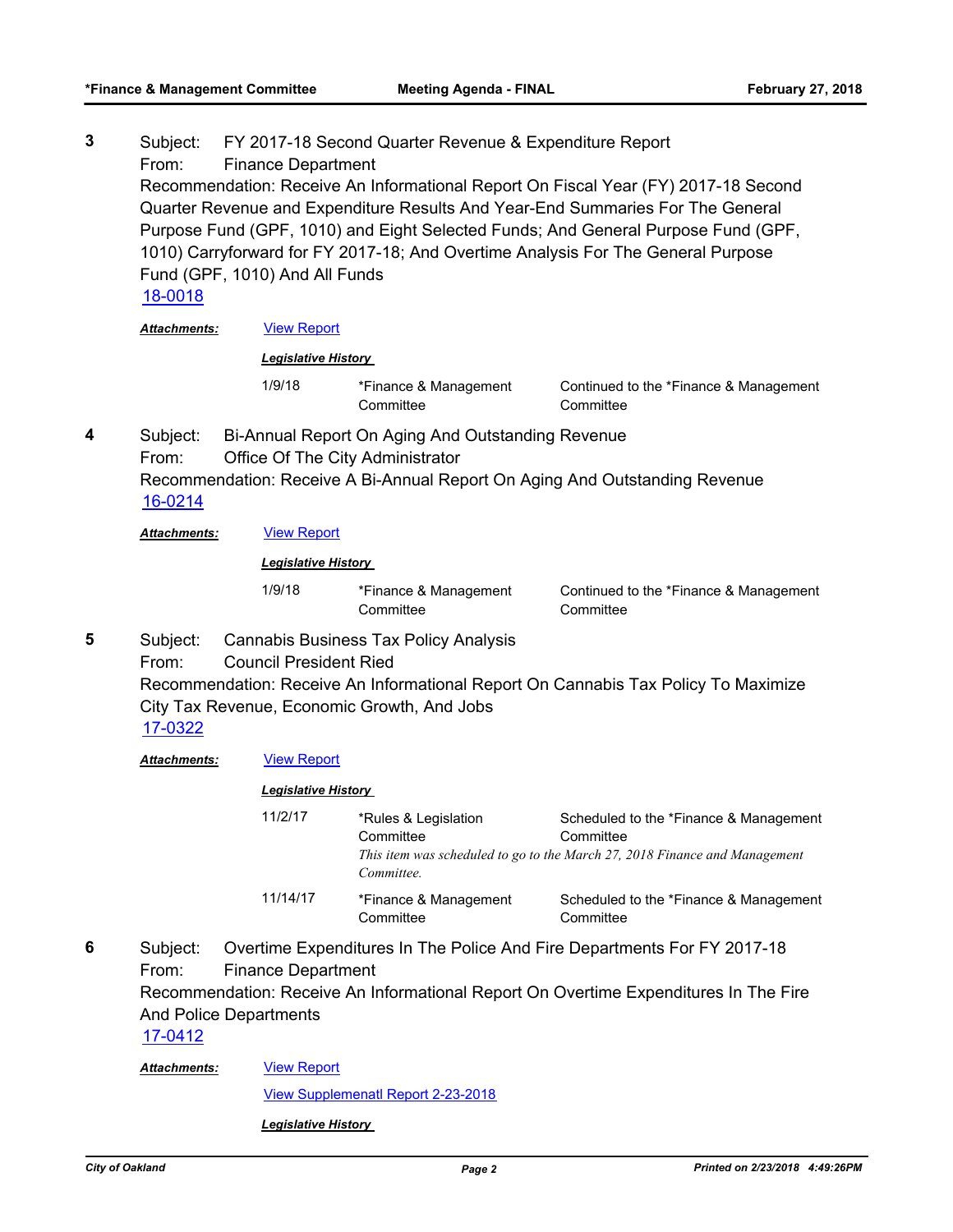| 11/16/17 | *Rules & Legislation<br>Committee                                                                                                                               | Scheduled to the *Finance & Management<br>Committee                                                                                                                                                                                                                                                                                                                                                                                                                                                                               |
|----------|-----------------------------------------------------------------------------------------------------------------------------------------------------------------|-----------------------------------------------------------------------------------------------------------------------------------------------------------------------------------------------------------------------------------------------------------------------------------------------------------------------------------------------------------------------------------------------------------------------------------------------------------------------------------------------------------------------------------|
| 1/9/18   | *Finance & Management<br>Committee<br>report such as; "Special Operations" and "Back Flow"                                                                      | Continued to the *Finance & Management<br>Committee<br>The Committee directed staff to return with a supplemental report on how calls<br>for service from the public are being prioritized and to Define categories in the                                                                                                                                                                                                                                                                                                        |
| 1/9/18   | *Public Safety Committee<br>the next report:<br>1. What are your mandatory minimums?<br>department is adequately funded<br>"Special Operations" and "Back Flow" | Continued to the *Public Safety Committee<br>The Committee continued this item and asked that the following be included in<br>2. What is used to factor your budget? The council needs to make sure the<br>3. Include all the things requested in the 1-9-2018 Finance and Management<br>Committee. The Finance and Management Committee requested the following:<br>Staff to return with a supplemental report on how calls for service from the<br>public are being prioritized and to Define categories in the report such as; |

Subject: Negative Fund Repayment Plan and Recommendations From: Finance Department Recommendation: Adopt A Resolution Authorizing The City Administrator To (1) Remove Or Reallocate Appropriations In Specified Funds With Negative Fund Balances And No Sources Of Revenue; (2) Revise The Existing Repayment Schedule To Add 10 Year Repayment Plans For Specified Funds With Negative Fund Balances As Part Of The FY 2019-21 Proposed Policy Budget **7** [18-0159](http://oakland.legistar.com/gateway.aspx?m=l&id=/matter.aspx?key=28595)

Attachments: **[View Report](http://oakland.legistar.com/gateway.aspx?M=F&ID=0a848a39-392b-4c3c-a5d8-718ccd52e079.pdf)** 

*Legislative History* 

2/15/18 \*Rules & Legislation **Committee** 

Scheduled to the \*Finance & Management **Committee** 

Subject: FY 2016-2017 Worker's Compensation Annual Report From: Human Resources Management Department Recommendation: Receive An Informational Report On The Workers' Compensation Program For Fiscal Year (FY) 2016-17 **8**

[18-0127](http://oakland.legistar.com/gateway.aspx?m=l&id=/matter.aspx?key=28563)

*Attachments:* [View Report](http://oakland.legistar.com/gateway.aspx?M=F&ID=d46dd25a-2473-440d-ae81-3b12b734578f.pdf)

#### *Legislative History*

2/8/18 \*Rules & Legislation Committee

Scheduled to the \*Finance & Management **Committee**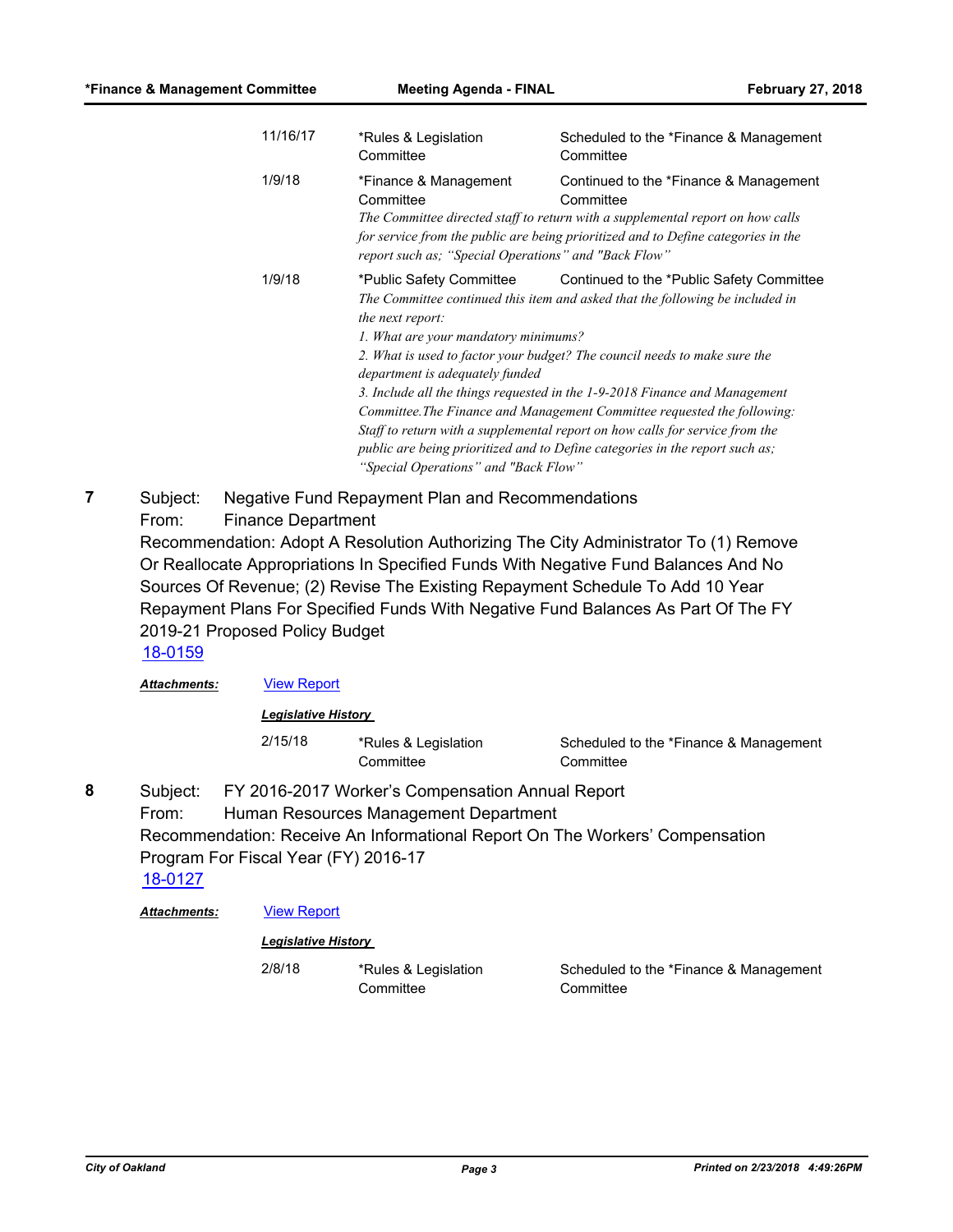Subject: Friends of Oakland Animal Services Grant Award From: Oakland Animal Services Recommendation: Adopt A Resolution Authorizing The City Administrator, Or Designee, To Accept And Appropriate Donated Funds In An Amount Not To Exceed Two Hundred Twenty-Five Thousand Dollars (\$225,000) From The Friends Of Oakland Animal Services To Fund A Full-Time Volunteer Program Specialist Position For A Two Year Period **9** [18-0128](http://oakland.legistar.com/gateway.aspx?m=l&id=/matter.aspx?key=28564)

*Attachments:* [View Report](http://oakland.legistar.com/gateway.aspx?M=F&ID=6efc1fcc-c5f6-40c6-aa3a-942e95f4d3b8.pdf)

#### *Legislative History*

2/8/18 \*Rules & Legislation **Committee** 

Scheduled to the \*Finance & Management **Committee** 

- Subject: Salary Ordinance Amendment-Various Classifications **10**
	- From: Human Resources Management Department

Recommendation: Adopt An Ordinance Amending The Salary Schedule Of Ordinance No. 12187 C.M.S. ("Salary Ordinance") To Add The Full-Time Classifications Of Treasury Administrator, Assistant, And Revenue & Tax Administrator, Assistant; To Amend The Title Of Deputy Director, Economic Development & Employment To Deputy Director, Economic & Workforce Development; To Amend The Title Of Treasury Manager To Treasury Administrator; To Amend The Title Of Operations Shift Supervisor To Help Desk Supervisor And Amend The Salary; To Amend The Title Of Marketing Specialist To Marketing Program Coordinator And To Amend The Salary; And To Amend The Title Of Child Education Coordinator To Head Start Education Coordinator And Amend The Salary

[18-0129](http://oakland.legistar.com/gateway.aspx?m=l&id=/matter.aspx?key=28565)

Attachments: **[View Report](http://oakland.legistar.com/gateway.aspx?M=F&ID=abb4fbd3-af20-44ed-9fe6-59059fd0c30a.pdf)** 

*Legislative History* 

2/8/18 \*Rules & Legislation **Committee** 

Scheduled to the \*Finance & Management **Committee** 

Subject: Salary Ordinance Amendment -Chief of Violence Prevention From: Human Resources Management Department Recommendation: Adopt An Ordinance Amending The Salary Schedule Of Ordinance No. 12187 C.M.S. ("Salary Ordinance") To Add The Title Of Chief Of Violence Prevention **11** [18-0130](http://oakland.legistar.com/gateway.aspx?m=l&id=/matter.aspx?key=28566)

#### Attachments: **[View Report](http://oakland.legistar.com/gateway.aspx?M=F&ID=80060582-5e13-4aa7-a2c8-44676feb78f5.pdf)**

#### *Legislative History*

2/8/18 \*Rules & Legislation **Committee** 

Scheduled to the \*Finance & Management **Committee**